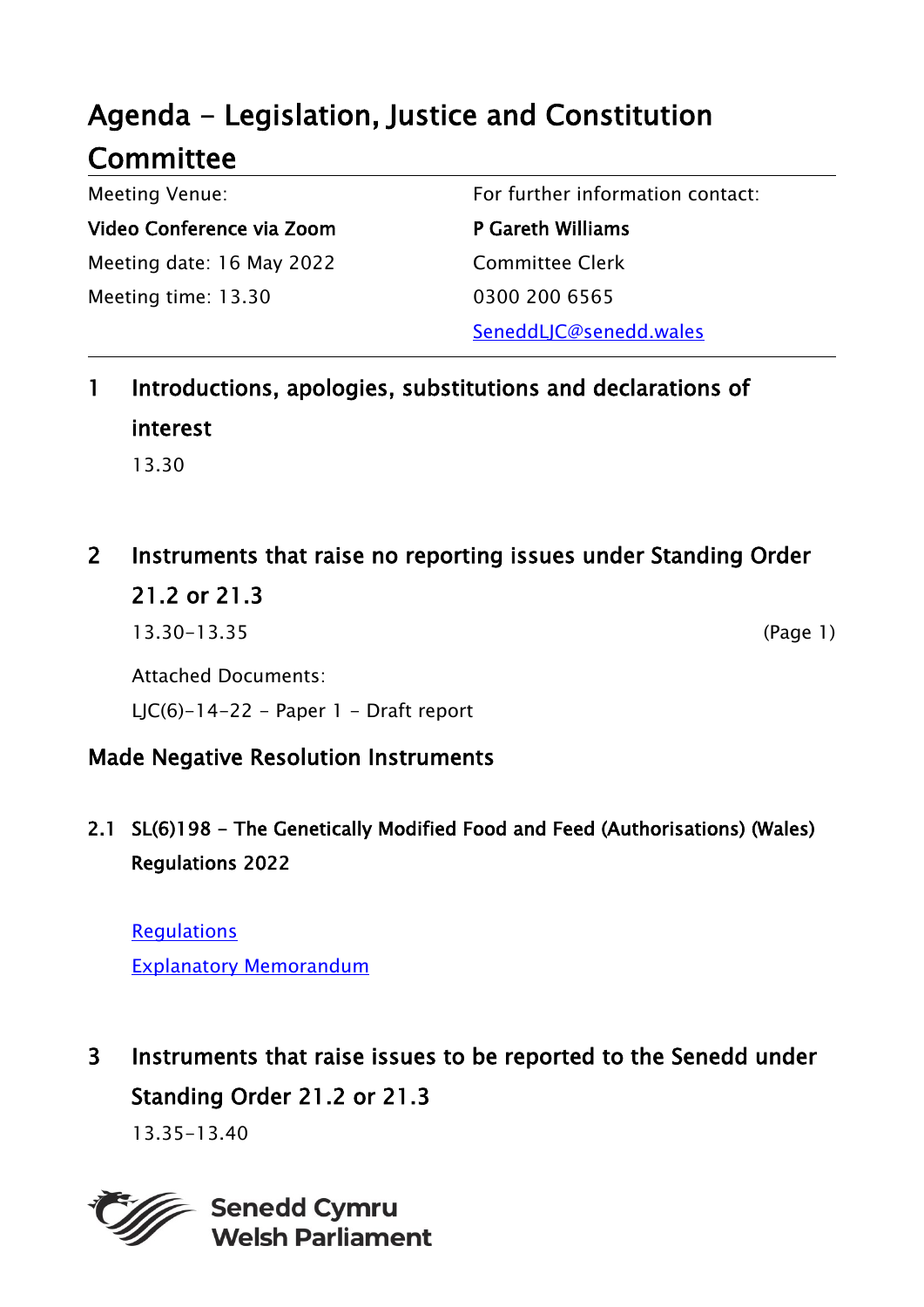### Made Affirmative Resolution Instruments

3.1 SL(6)200 - The Health Protection (Coronavirus Restrictions) (No. 5) (Wales) (Amendment) (No. 10) Regulations 2022

 $(Paqes 2 - 3)$ 

#### **[Regulations](https://senedd.wales/media/3jfh1gzr/sub-ld15106-e.pdf)** [Explanatory Memorandum](https://senedd.wales/media/y1dnkcu0/sub-ld15106-em-e.pdf)

Attached Documents: LJC(6)-14-22 - Paper 2 - Draft report

4 Instruments that raise issues to be reported to the Senedd under Standing Order 21.2 or 21.3 - previously considered

13.40-13.45

4.1 SL(6)188 - The National Health Service (Charges to Overseas Visitors) (Amendment) (No. 2) (Wales) Regulations 2022

 $(Pages 4 - 6)$ 

Attached Documents:

LJC(6)-14-22 - Paper 3 - Report

LJC(6)-14-22 - Paper 4 - Welsh Government response

5 Inter-Institutional Relations Agreement

13.45-13.50

#### 5.1 Correspondence from the Minister for Economy: Freeport policy in Wales

(Pages 7 - 11)

Attached Documents:

LJC(6)-14-22 - Paper 5 - Letter from the Minister for Economy, 12 May 2022 LJC(6)-14-22 - Paper  $6$  - Press notice

LJC(6)-14-22 - Paper 7 - Written Statement by the Minister for Economy, 12 May 2022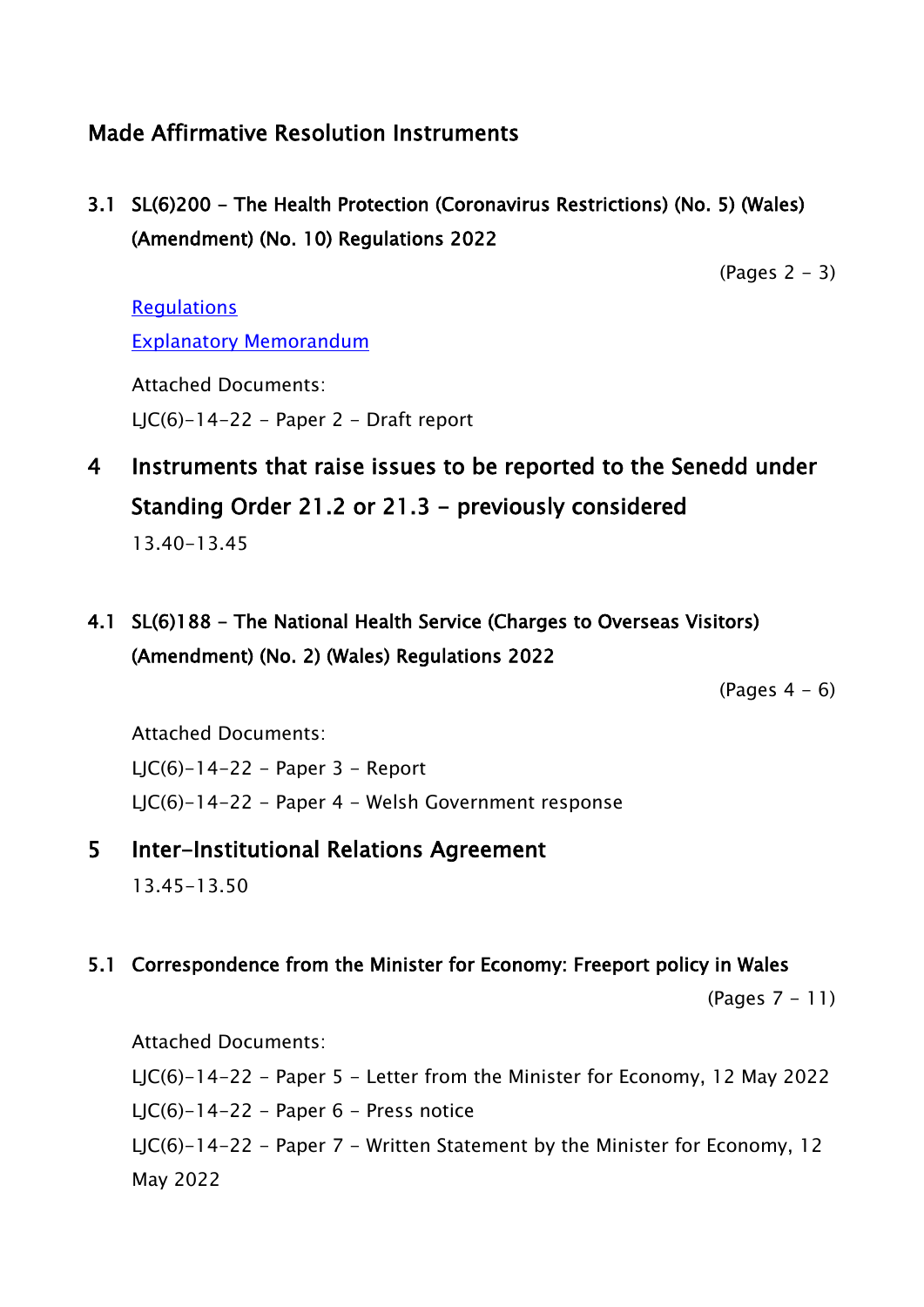5.2 Correspondence from the Minister for Finance and Local Government: Inter-Institutional Relations Agreement: Inter-ministerial Group (IMG) for Housing, Local Government and Communities

(Pages 12 - 14)

Attached Documents:

LJC(6)-14-22 - Paper 8 - Letter from the Minister for Finance and Local Government, 12 May 2022 LJC(6)-14-22 - Paper 9 - Written Statement by the Minister for Climate Change, 12 May 2022

6 Papers to note

13.50-13.55

6.1 Correspondence from the Llywydd to the Leader and Co-chair of the UK Delegation to the UK-EU Parliamentary Partnership Assembly: UK-EU Parliamentary Partnership Assembly, Brussels 12-13 May 2022

(Pages 15 - 16)

Attached Documents:

LJC(6)-14-22 - Paper 10 - Letter from the Llywydd to the Leader and Cochair of the UK Delegation to the UK-EU Parliamentary Partnership Assembly, 27 April 2022 LJC(6)-14-22 - Paper 11 - Letter from the Leader and Co-chair of the UK

Delegation to the UK-EU Parliamentary Partnership Assembly to the Llywydd, 8 April 2022

6.2 Correspondence from the Minister for Health and Social Services: Supplementary Legislative Consent Memorandum (Memorandum No. 4) on the Health and Care Bill

(Pages 17 - 19)

Attached Documents:

LJC(6)-14-22 - Paper 12 - Letter from the Minister for Health and Social Services to the Chair of the Legislation, Justice and Constitution Committee,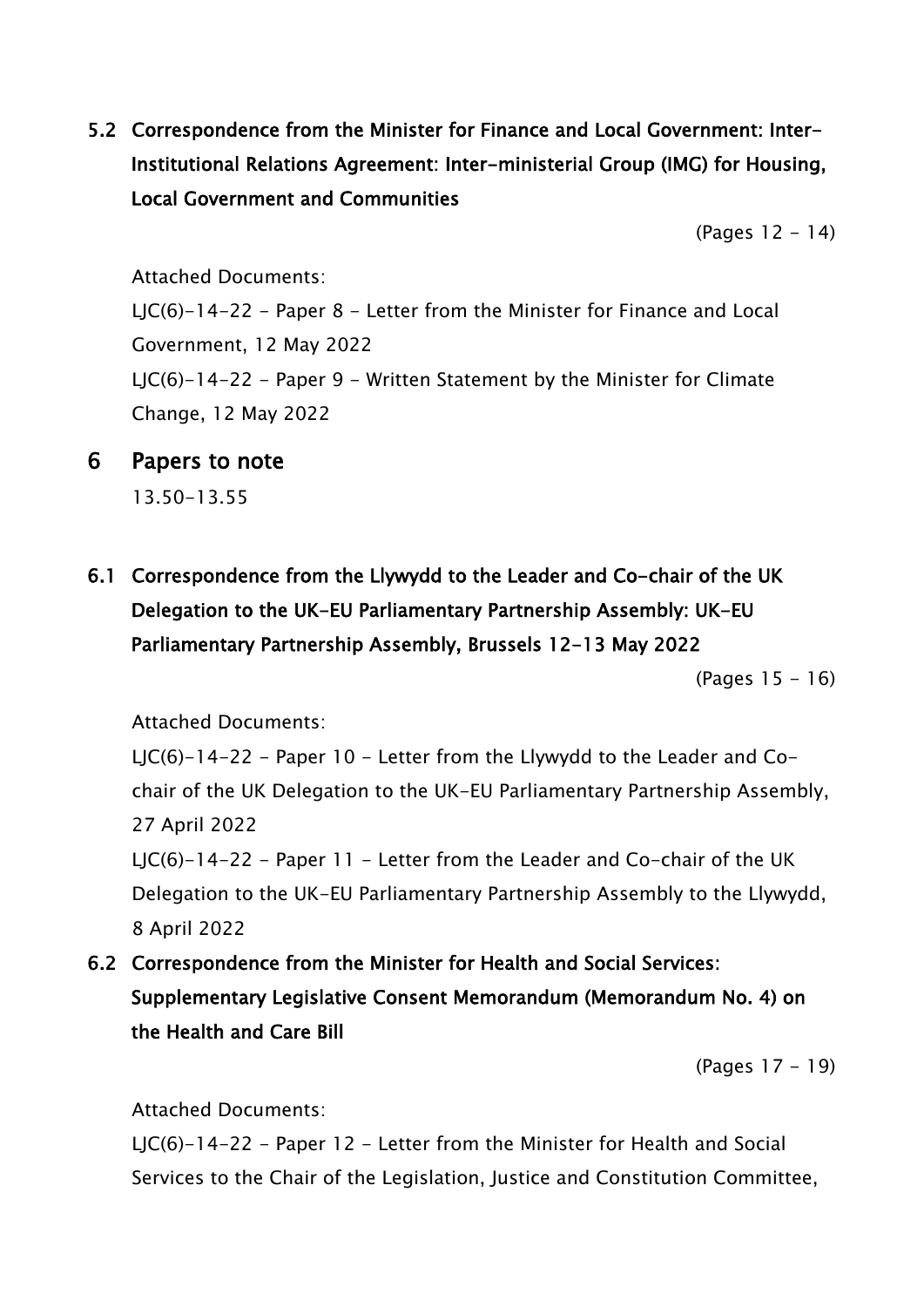9 May 2022

LJC(6)-14-22 - Paper 13 - Letter from the Minister for Health and Social Services to the Chair of the Health and Social Care Committee, 9 May 2022

6.3 Correspondence from the Chair of the Climate Change, Environment and Infrastructure Committee to the Minister for Climate Change: Exclusion to the UK Internal Market Act for single use plastics

(Pages 20 - 25)

#### Attached Documents:

LJC(6)-14-22 - Paper 14 - Letter from the Chair of the Climate Change, Environment and Infrastructure Committee to the Minister for Climate Change, 10 May 2022

LJC(6)-14-22 - Paper 15 - Letter from the Minister for Rural Affairs and North Wales, and Trefnydd, 28 March 2022

6.4 Correspondence from the Minister for Finance and Local Government: Welsh Tax Acts etc. (Power to Modify) Bill

(Pages 26 - 36)

Attached Documents:

LJC(6)-14-22 - Paper 16 - Letter from the Minister for Finance and Local Government to the Chair of the Legislation, Justice and Constitution Committee, 11 May 2022 LJC(6)-14-22 - Paper 17 - Letter from the Minister for Finance and Local

Government to the Chair of the Finance Committee, 11 May 2022

6.5 Correspondence from the Deputy Minister for Climate Change: International Organization for Marine Aids to Navigation

(Pages 37 - 38)

Attached Documents:

LJC(6)-14-22 - Paper 18 - Letter from the Deputy Minister for Climate Change, 11 May 2022 LJC(6)-14-22 - Paper 19 - Letter to the First Minister, 23 March 2022